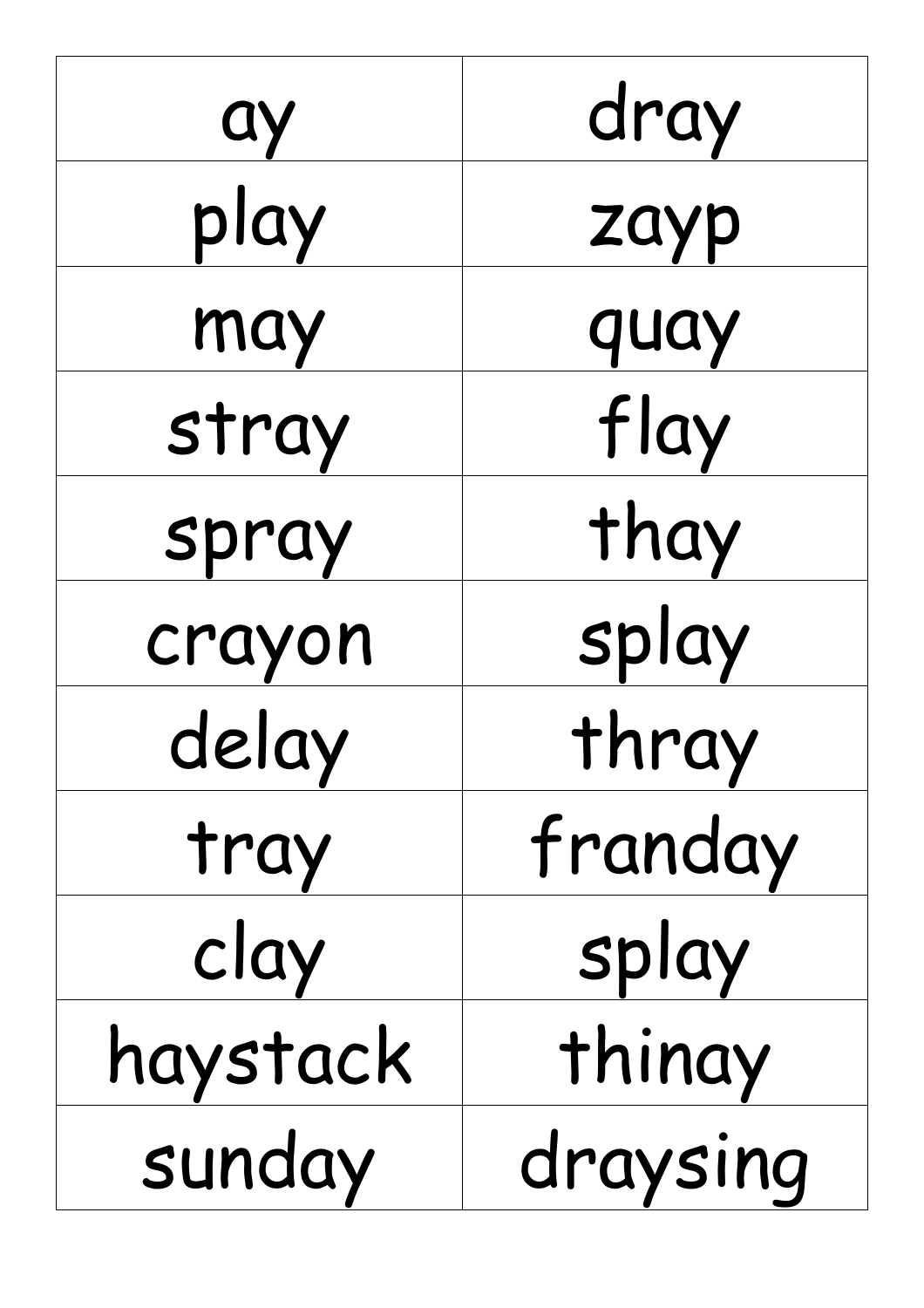| ea      | zeam    |
|---------|---------|
| bead    | theam   |
| seat    | pread   |
| heap    | heagst  |
| steamy  | jeat    |
| repeat  | preab   |
| least   | spleam  |
| treat   | tread   |
| atleast | incheap |
| leaf    | sheast  |
| weaping | cheach  |

 $\overline{1}$ 

 $\overline{\phantom{a}}$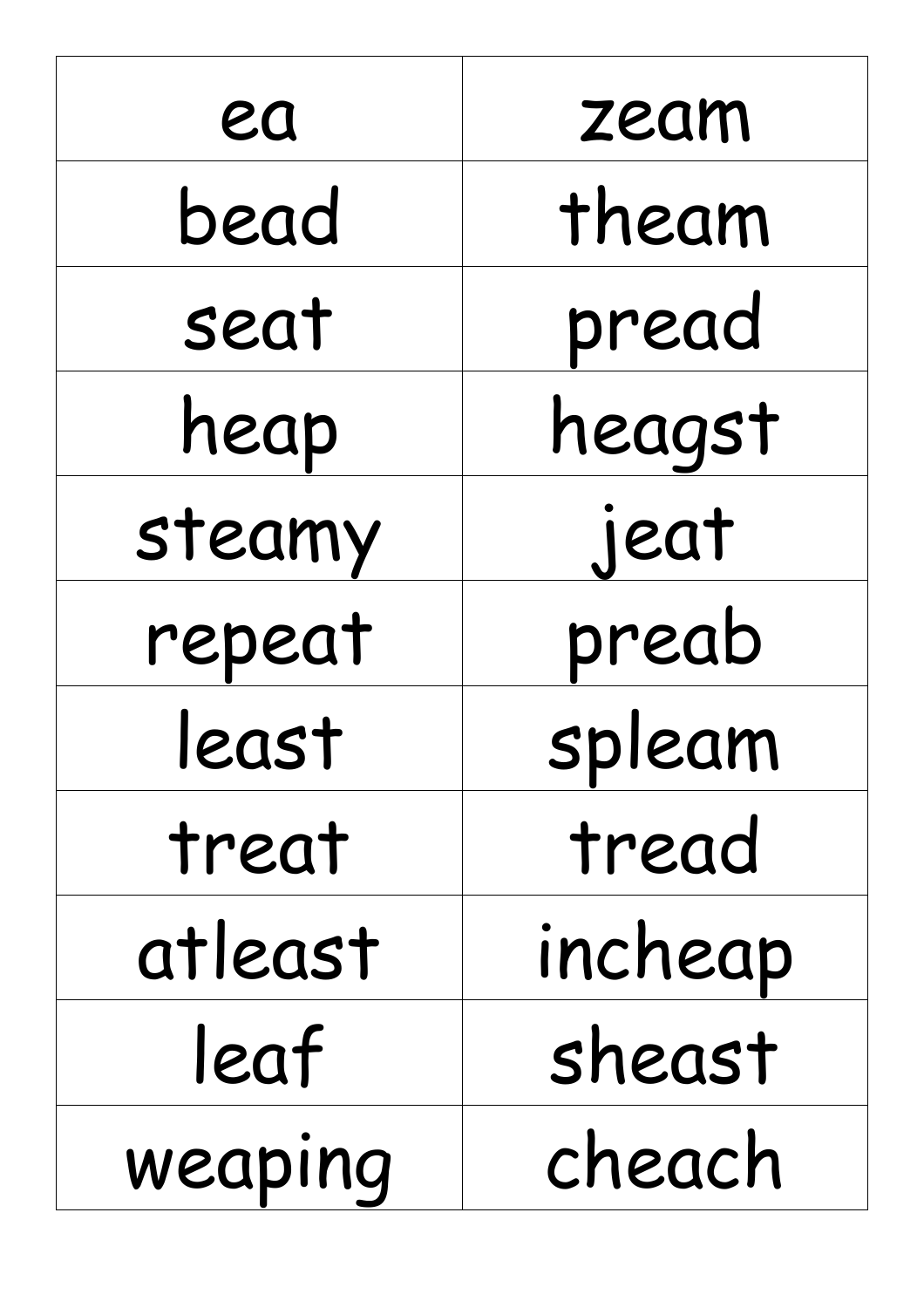| ie      | vie    |
|---------|--------|
| lie     | crieb  |
| tie     | prieg  |
| die     | hies   |
| cried   | glieb  |
| fried   | stries |
| replied | splieb |
| denied  | trief  |
| spied   | chieg  |
| tried   | shied  |
| pies    | thiem  |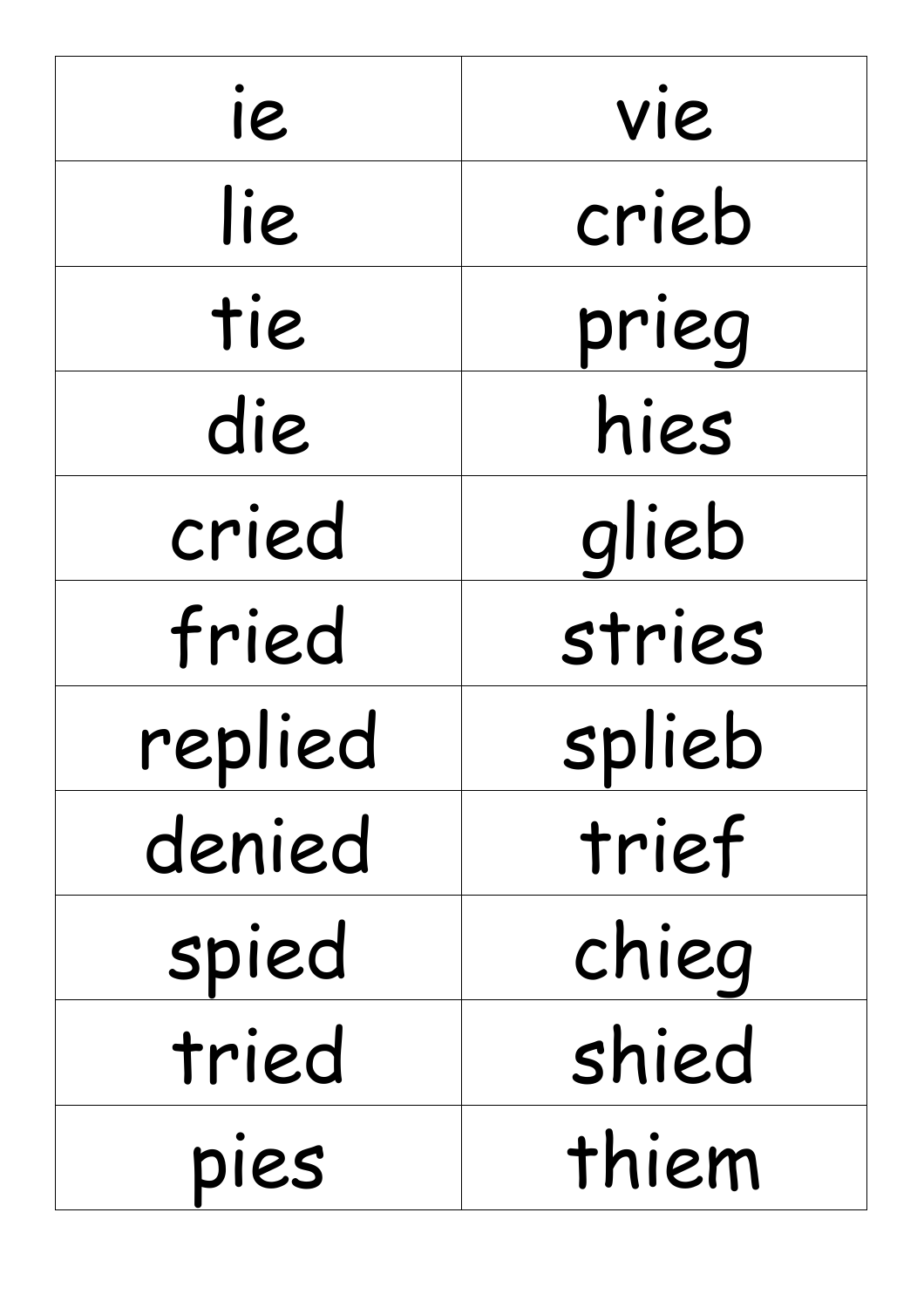| ph       | phame  |
|----------|--------|
| phonics  | phont  |
| dolphin  | solph  |
| prophet  | grolph |
| elephant | lolph  |
| phone    | pholt  |
| alphabet | sploph |
| Philip   | phock  |
| phantom  | chaph  |
|          |        |
|          |        |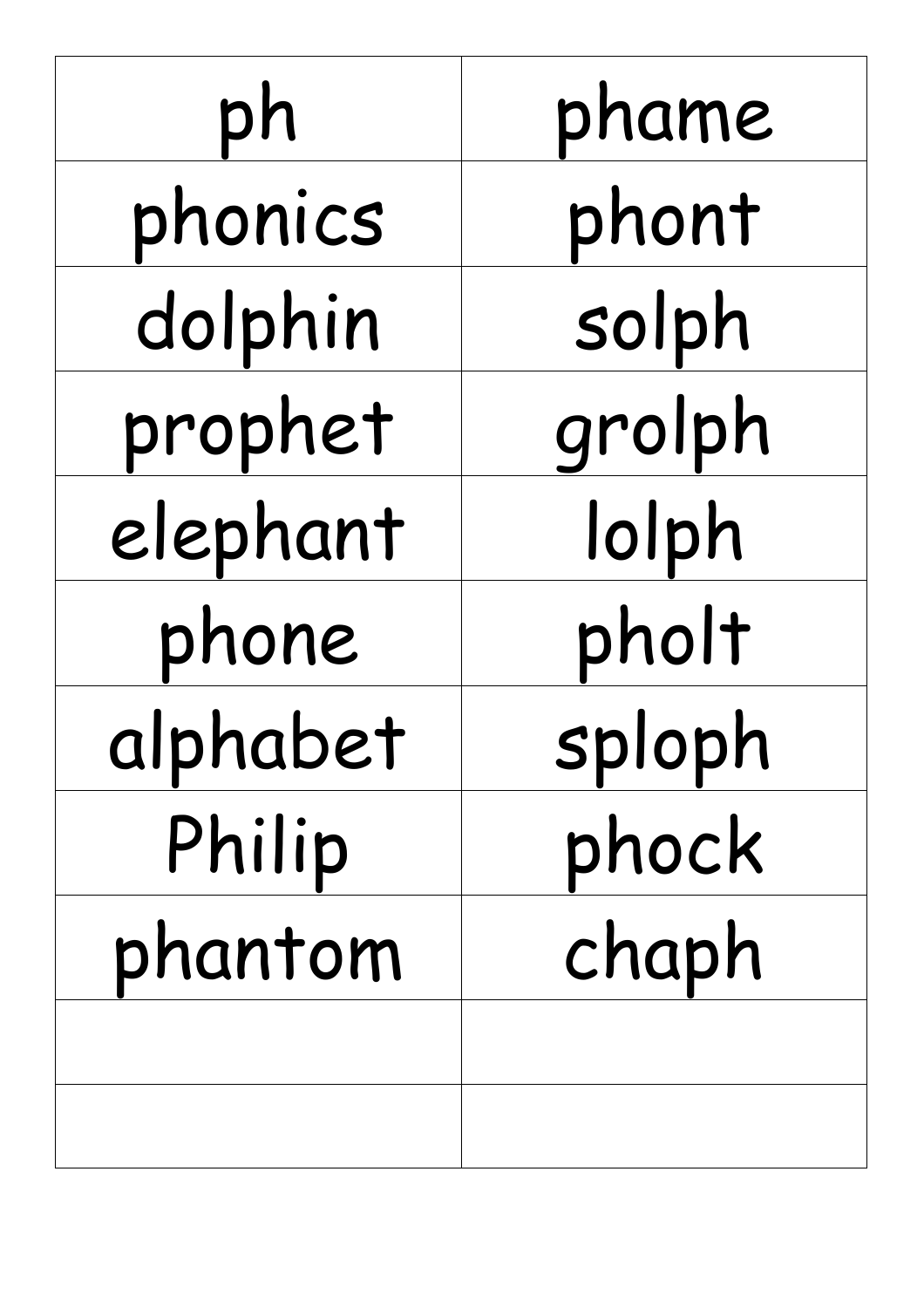| ОУ      | voy     |
|---------|---------|
| boy     | phoy    |
| toy     | proyd   |
| oyster  | hoyb    |
| destroy | inloy   |
| enjoy   | proyful |
| royal   | sploy   |
| annoy   | troy    |
| troy    | choying |
| joyful  | shoyp   |
| Roy     | thoyer  |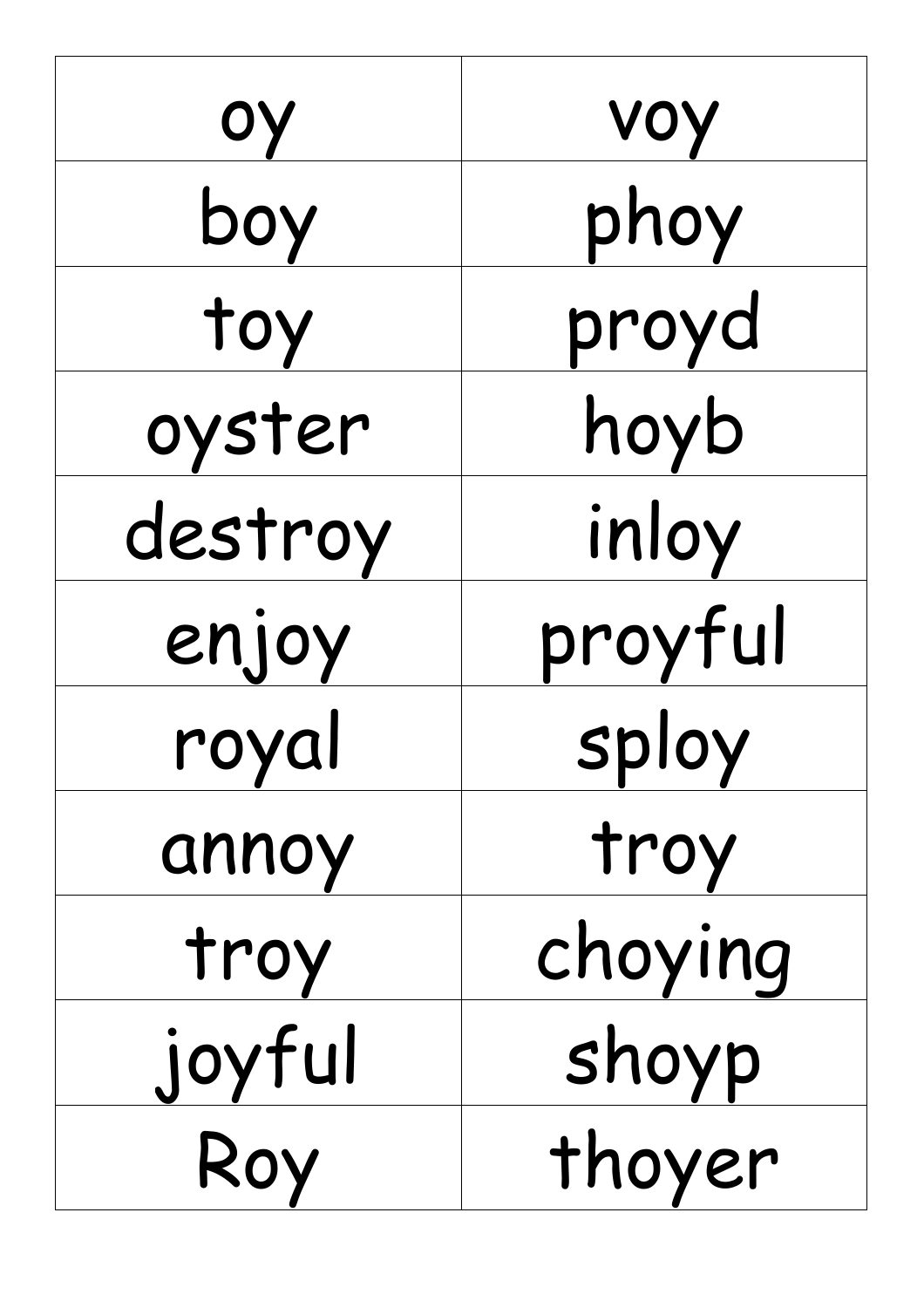| au        | gaul    |
|-----------|---------|
| haul      | chaul   |
| launch    | praug   |
| haunted   | auchin  |
| August    | faunch  |
| author    | plaup   |
| automatic | thlaump |
|           |         |
|           |         |
|           |         |
|           |         |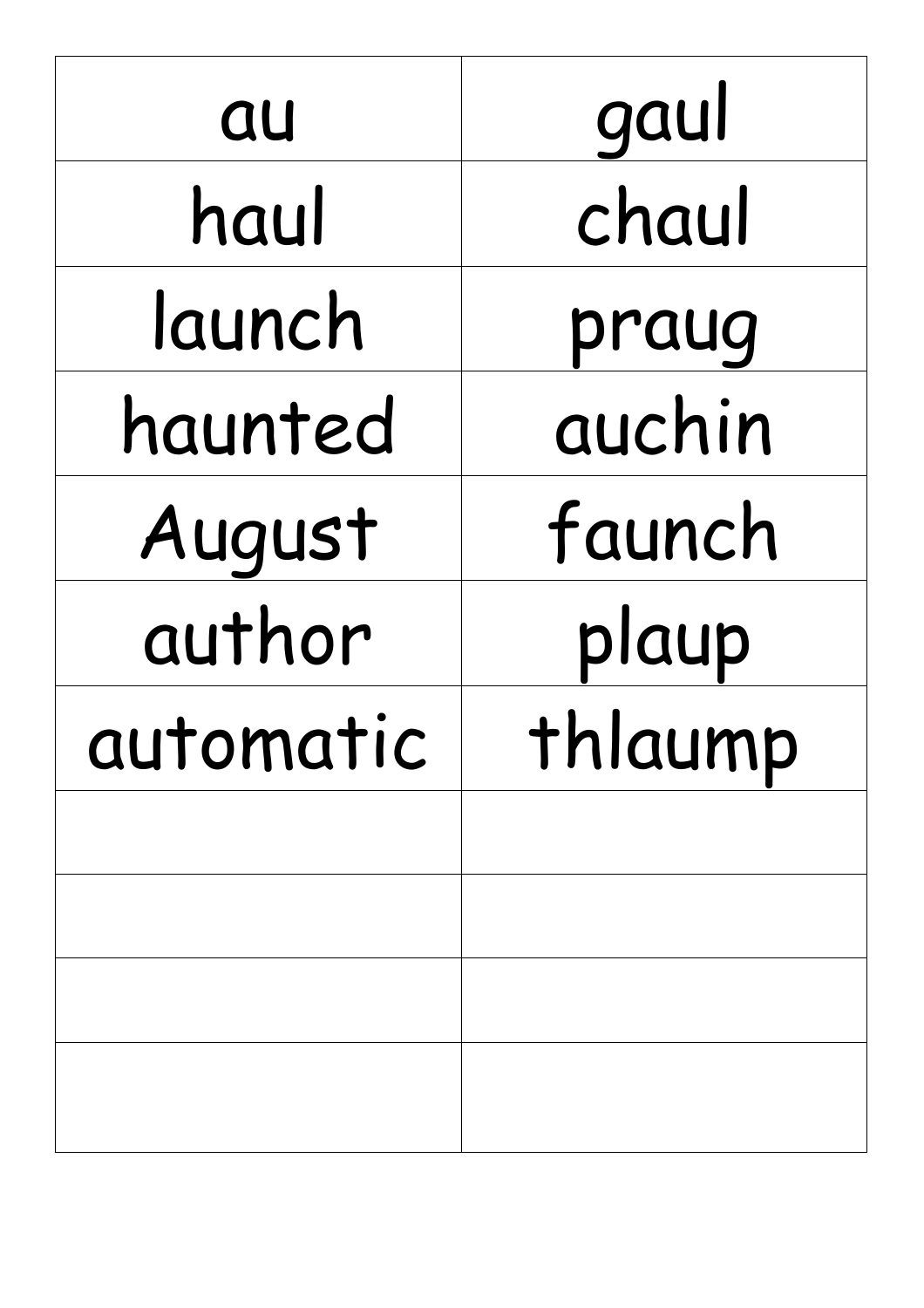| <b>aw</b> | vawn       |
|-----------|------------|
| shawl     | thawp      |
| prawn     | prawd      |
| scrawl    | frawn      |
| paw       | awnick     |
| drawn     | jawls      |
| fawn      | splawt     |
| frogspawn | brawg      |
| awning    | chawt      |
| yawn      | shawp      |
| dawn      | quitawning |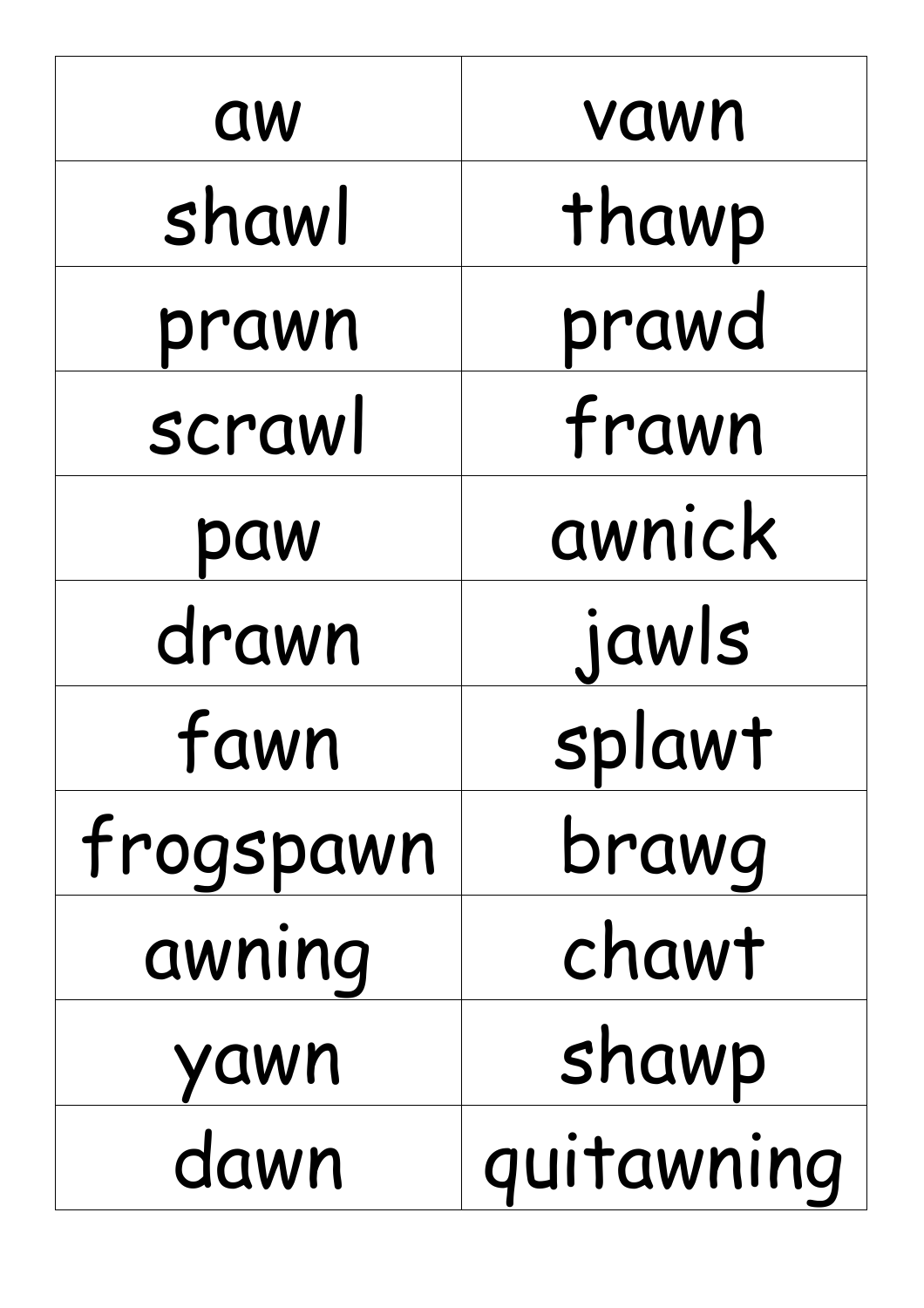| ir        | jirst    |
|-----------|----------|
| thirst    | phirt    |
| swirl     | spirling |
| third     | hirps    |
| first     | lirff    |
| blackbird | thirlst  |
| thirteen  | splirmp  |
| birthday  | trird    |
| skirt     | chirg    |
| shirt     | shirling |
| girls     | thirld   |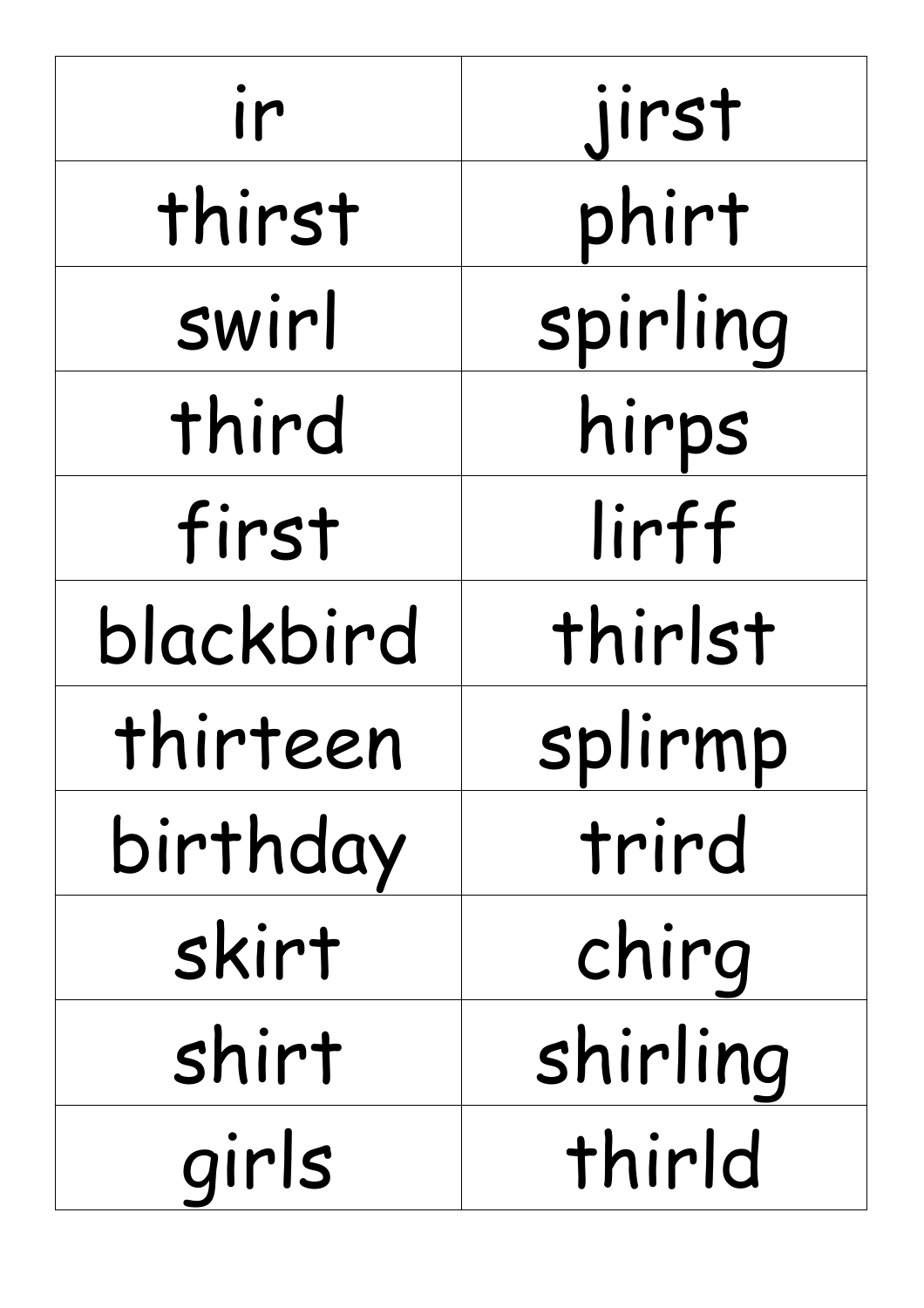| OU       | voum     |
|----------|----------|
| out      | proub    |
| about    | plougs   |
| clouds   | houdst   |
| scout    | loufling |
| shout    | broub    |
| proud    | sploum   |
| loudest  | troup    |
| mountain | choud    |
| sounds   | shougest |
| found    | thoubet  |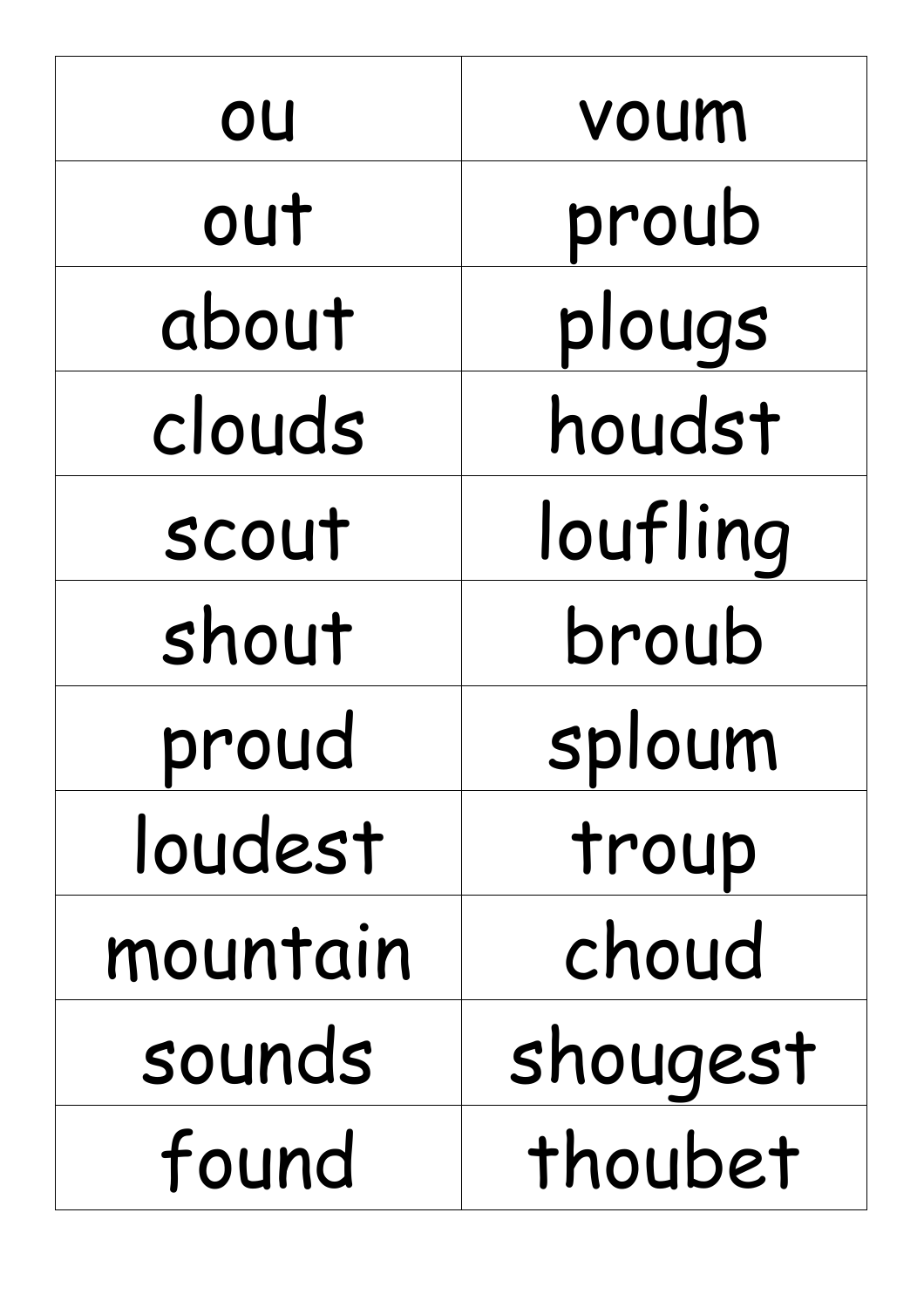| ue     | kue     |
|--------|---------|
| clue   | thue    |
| glue   | prue    |
| flue   | brue    |
| issue  | fissue  |
| tissue | gissue  |
| value  | spalue  |
| venue  | traplue |
| queue  | chadue  |
| statue | shatue  |
| arque  | thamue  |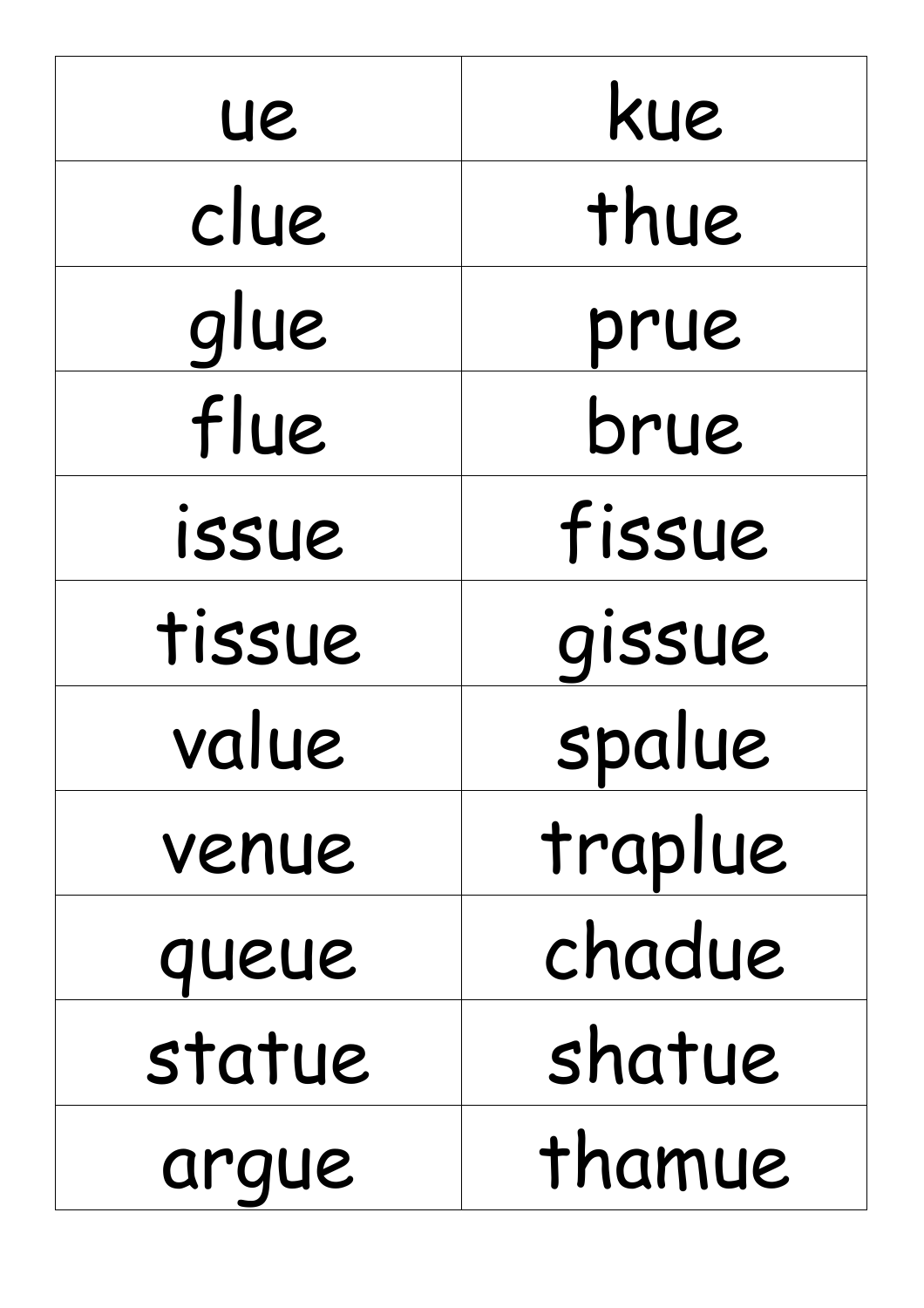| ew     | vamew  |
|--------|--------|
| blew   | wrew   |
| chew   | pradew |
| grew   | hadew  |
| screw  | lafew  |
| brew   | prabew |
| threw  | splew  |
| stew   | trew   |
| pew    | chadew |
| mildew | shatew |
| nephew | chamew |